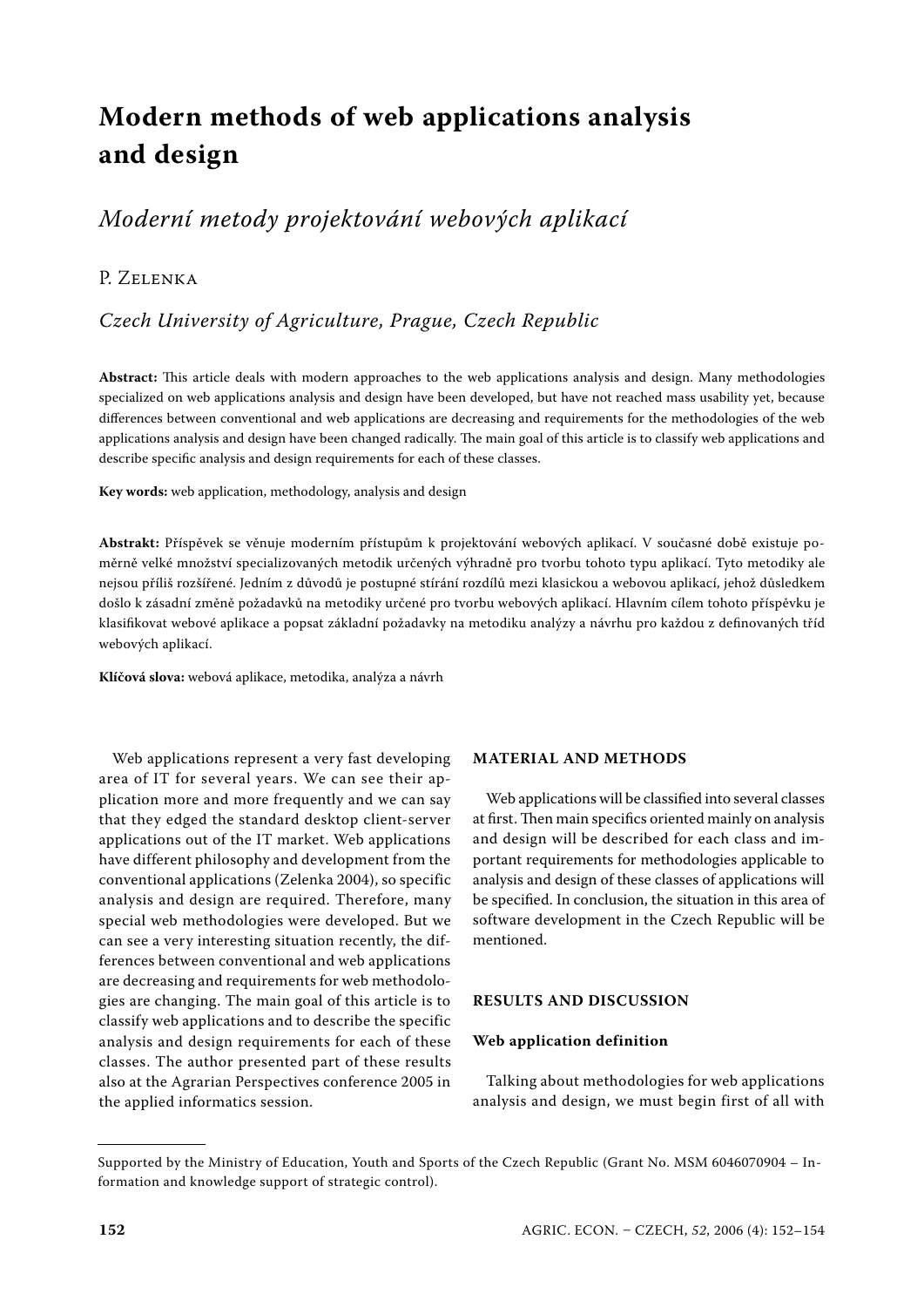the definition of web application. A broad range of software is denoted as web application – very simple but also complex and large systems. It is very simplifying to talk about web applications and web methodologies, because each class of these applications has different requirements for the software methodology. There will be described three types of web applications in the next three paragraphs. It is not official and common classification but only an author's classification for this article.

#### **Web presentation**

Web presentations are typical commercial or non-commercial web pages, which do not contain any difficult application logic. It is important to say that these presentations are not in most cases static HTML pages, but dynamically generated pages based on some technology as PHP, ASP, ASP.NET, JSP or PYTHON. These applications are especially of the presentation and information purposes and design, good navigation and full accessibility of information are of cardinal importance.

## **Web application**

Web application in the strict sense is a non-trivial application, which has some aspects of web presentation. First of all, it is an application destined to the general public. The main user of these applications is not a concrete person or company but these are accessible for all who know the right url. These applications are realized purely as dynamic web pages and contain non-trivial application logic. A typical example of these applications is e-shop, advertisement servers or discussion forums and chats.

#### **Http based information systems**

Http based information systems are usually developed for a concrete customer. These systems differ from the conventional information systems only in three tier architecture, where front-end is based on http, HTML and browser.

#### **Right methodology selection**

It stands to reason, that each mentioned type of web application makes different demands on software methodology. Special web methodologies will not be always the right choice.

#### **Methodologies for web presentation**

Web presentation development is a very specific area of software development. Their implementation must be usually very quick. Costs on the development are incomparably lower than costs on conventional applications. But on the other hand, these applications are not so difficult to implement.

Internet presentations development is characterized by frequent repeating of the same submission and reusability. Finished components or whole publication systems are reused largely. The main part of analysis and design is the content and navigation analysis, graphical design and specifics compared to the prepared components wanted by the customer. The final implementation includes often only the finished source code assembly and graphical templates development.

The use of conventional methodologies for internet presentations is not in the least suitable. For this type of web applications, there are special web methodologies (WebML, OOHDM, RMM) (Atzeni et al. 1998) best-fit. These methodologies are oriented namely at data, navigation and GUI modelling.

## **Methodologies for web application development**

Web applications are more difficult and more advanced systems and require a more detailed and complex analysis and design than web presentations. Their development takes generally a longer time and the costs are higher compared to web presentations, but compared to the conventional application, the development is shorter and cheaper.

Analysis and design of this class of applications is relatively difficult. Web application is accessible to the general public and so the emphasis must be place on GUI and navigation modellingd. But conventional methodologies do not have tools for this modelling. Web applications have also a relatively difficult application logic and so e.g. tools for processing modelling are needed.

It can be said that the area of web applications development is the least advanced area of the web application development in a wider sense. We can see attempts to merge the conventional and specialized methodologies (e.g. UML application extension) recently, but none of the existing solutions were successful.